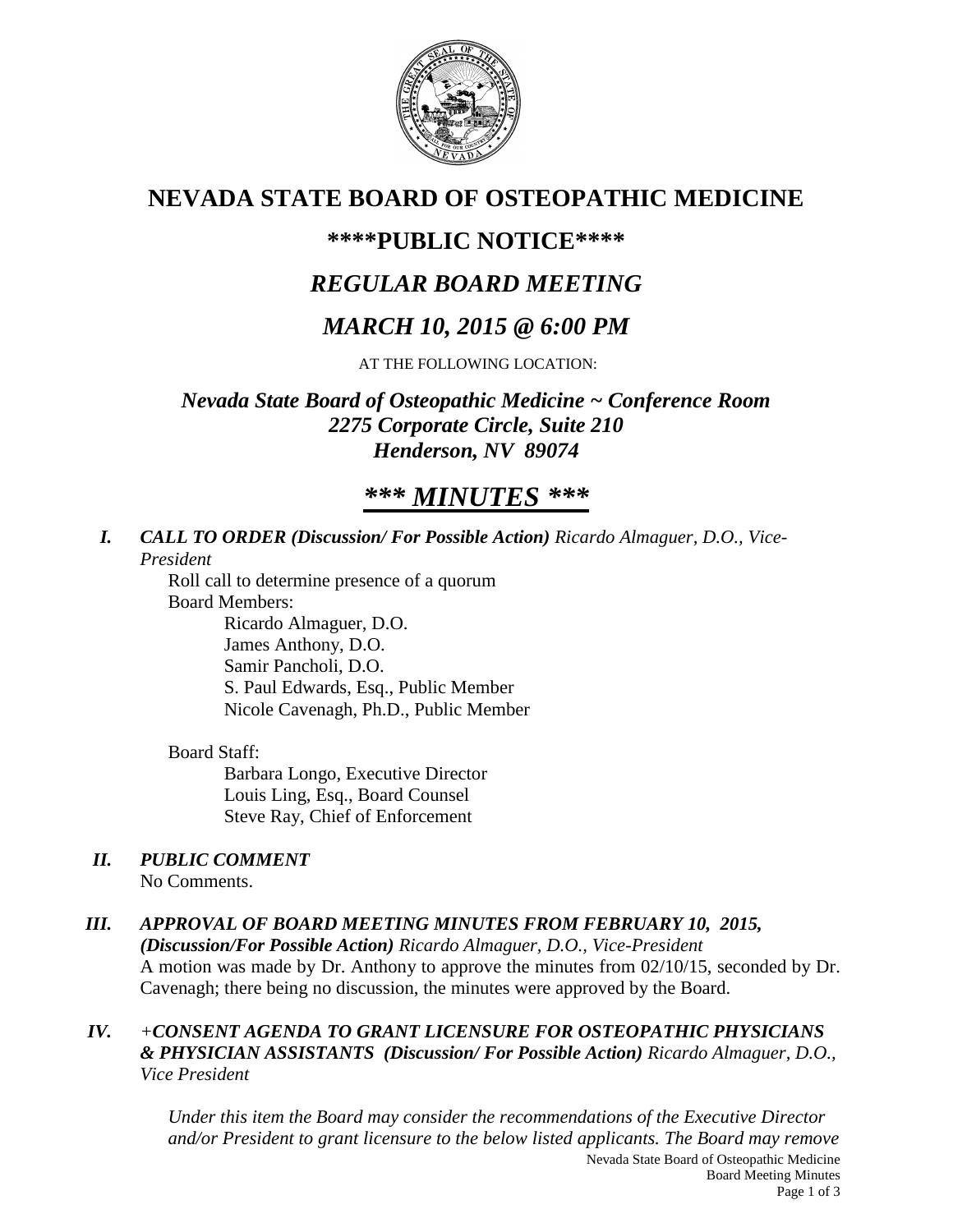*any applicant's name from the consent motion, but may not discuss the contents of the application for licensure without the applicant present following proper notice pursuant to the open meeting law.* 

*Consent agenda to grant FULL LICENSURE to the following applicants:*

### *Physician Name Specialty*

*Eric Beck, D.O. Emergency Medicine Charles Hugelmeyer, D.O. – Reinstated Emergency Medicine David Klipper, D.O. Diagnostic Radiology Yafa Minazad, D.O. Neurology Erica Stockwell, D.O. OB/GYN*

*Barbara Davis, PA-C - Reinstated Guita Tabassi, D.O. Daniel Dellwo, PA-C Thomas Zyniewicz, D.O. Raymond Mathieson, PA-C Charles Weintz, D.O. Lola Margron, PA-C Warren Fisher, D.O.*

*Physician Assistant Supervising Physician*

A motion was made by Dr. Anthony to approve the above licensee, seconded by Dr. Cavenagh, there being no discussion; the license was approved by the Board.

## *V. DISCUSSION/ACTION 2015 LEGISLATIVE UPDATE, (Discussion/For Possible Action) Ricardo Almaguer, D.O., Vice-President*

Mr. Ling explained SB181. We need to advise Mr. Gresh how we should proceed with this particular bill. We looked at something similar when it was going to be a regulation in front of the Board of Medical Examiners. There were concerns raised by the Board about the concept of having these anesthesiology assistants. The bill looks pretty similar to the regulation in terms of how it would operate. Since we are in the bill, do we want to have some input to the legislature about the mechanism? This requires us to have a new licensing routine for the anesthesiology assistants. We submitted a fiscal note on this because we do estimate that there would be regulations we would have to do and other processes we would have to have in place including making changes in our computer system to accommodate a new licensing type. We have already told the legislature that it will cost us some money and we believe it is going to cost us more than what we get back in licensing fees. We need to know if you support the concept that you see set out in the bill and how you feel about us licensing a new class of licensees. A motion was made by Mr. Edwards to oppose the bill, seconded by Dr. Anthony, there being some discussion; and approved by the Board.

# *VI. EXECUTIVE DIRECTOR'S REPORT*

- a. Financial
- b. Licensing
- c. Ms. Longo explained that we are getting a camera for the outside door so the receptionist will be able to get a visual and be able to talk to the individual for security purposes.

# *VII. LEGAL REPORT (Discussion/Action) by Louis Ling, Board Counsel and/or Sophia Long, Deputy Attorney General*

Mr. Ling stated there is nothing to report on the Dr. Orr case.

# *VIII. ITEMS FOR FUTURE DISCUSSION/ACTION/UPCOMING AGENDA*

Ms. Longo explained that we are possibly adopting a CME policy for the yearly audit and will put that on an agenda so the Board can review the draft.